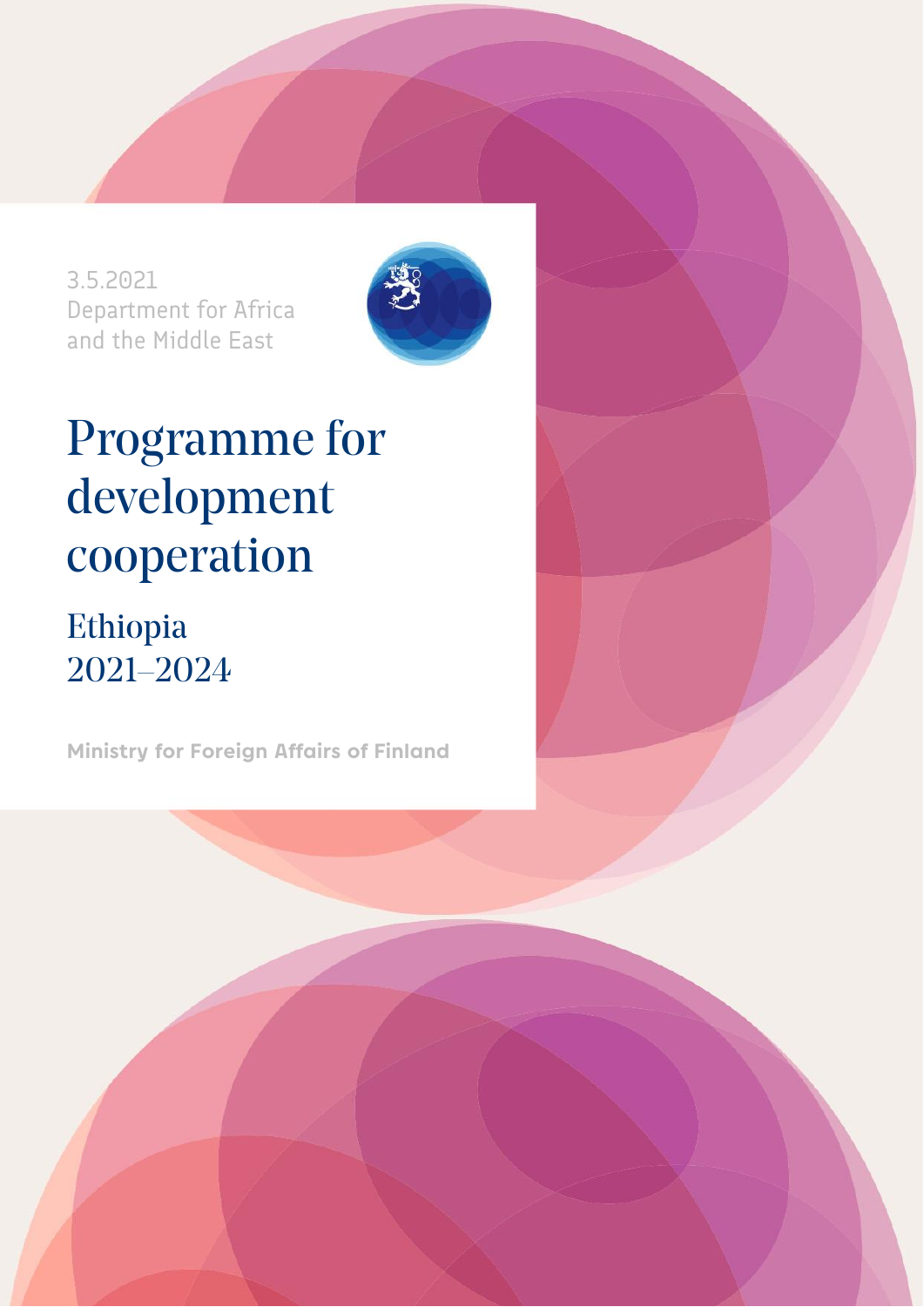### **CONTENTS**

| 1 |                                                                                                                                                 |  |
|---|-------------------------------------------------------------------------------------------------------------------------------------------------|--|
|   | IMPACT 1: Sustainable economic growth and improved livelihoods for people in                                                                    |  |
|   | OUTCOME 1.1: Agriculture improves sustainable livelihoods in the rural                                                                          |  |
|   |                                                                                                                                                 |  |
|   |                                                                                                                                                 |  |
|   | OUTCOME 1.2: improved land administration enhances livelihood                                                                                   |  |
|   |                                                                                                                                                 |  |
|   |                                                                                                                                                 |  |
|   | IMPACT 2: Improved health and wellbeing through more sustainable and climate                                                                    |  |
|   | OUTCOME 2.1: Improved coverage of safe water supply and sanitation                                                                              |  |
|   |                                                                                                                                                 |  |
|   |                                                                                                                                                 |  |
|   | OUTCOME 2.2: Better quality of water schemes & sanitation facilities  12                                                                        |  |
|   |                                                                                                                                                 |  |
|   |                                                                                                                                                 |  |
|   | OUTCOME 2.3: Improved sanitation and hygiene practices (behavior) 13                                                                            |  |
|   |                                                                                                                                                 |  |
|   |                                                                                                                                                 |  |
|   |                                                                                                                                                 |  |
|   | OUTCOME 3.1: Strengthened institutional capacity for improving learning                                                                         |  |
|   |                                                                                                                                                 |  |
|   |                                                                                                                                                 |  |
|   | OUTCOME 3.2: Girls, children with disabilities and those living in<br>vulnerable positions and situations, especially in emerging regions, have |  |
|   |                                                                                                                                                 |  |
|   |                                                                                                                                                 |  |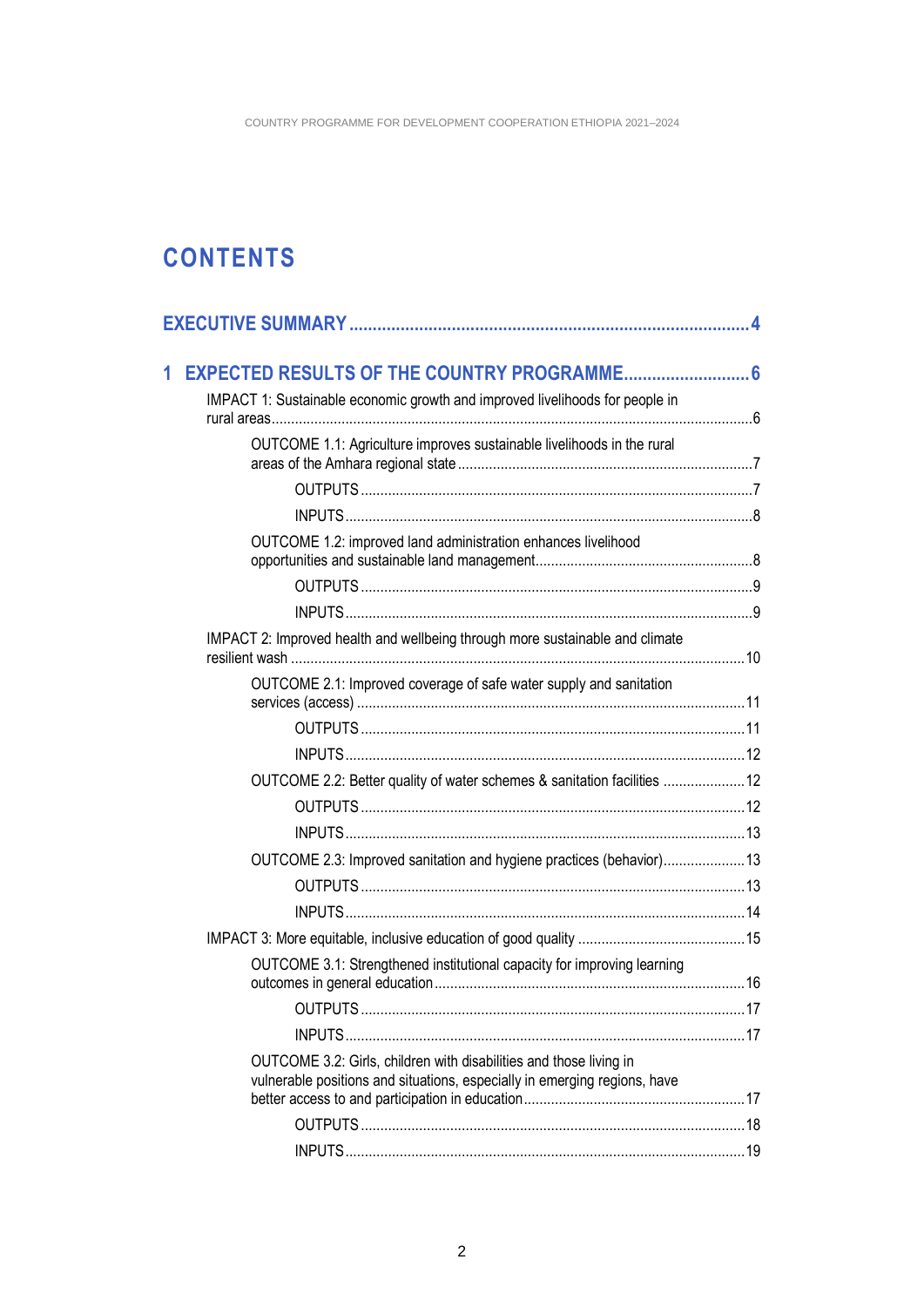|               | PLANNED OUTCOME 3.3: Capacities for tvet development strengthened  19 |  |
|---------------|-----------------------------------------------------------------------|--|
|               |                                                                       |  |
|               |                                                                       |  |
| 2.1           |                                                                       |  |
| $2.2^{\circ}$ |                                                                       |  |
|               |                                                                       |  |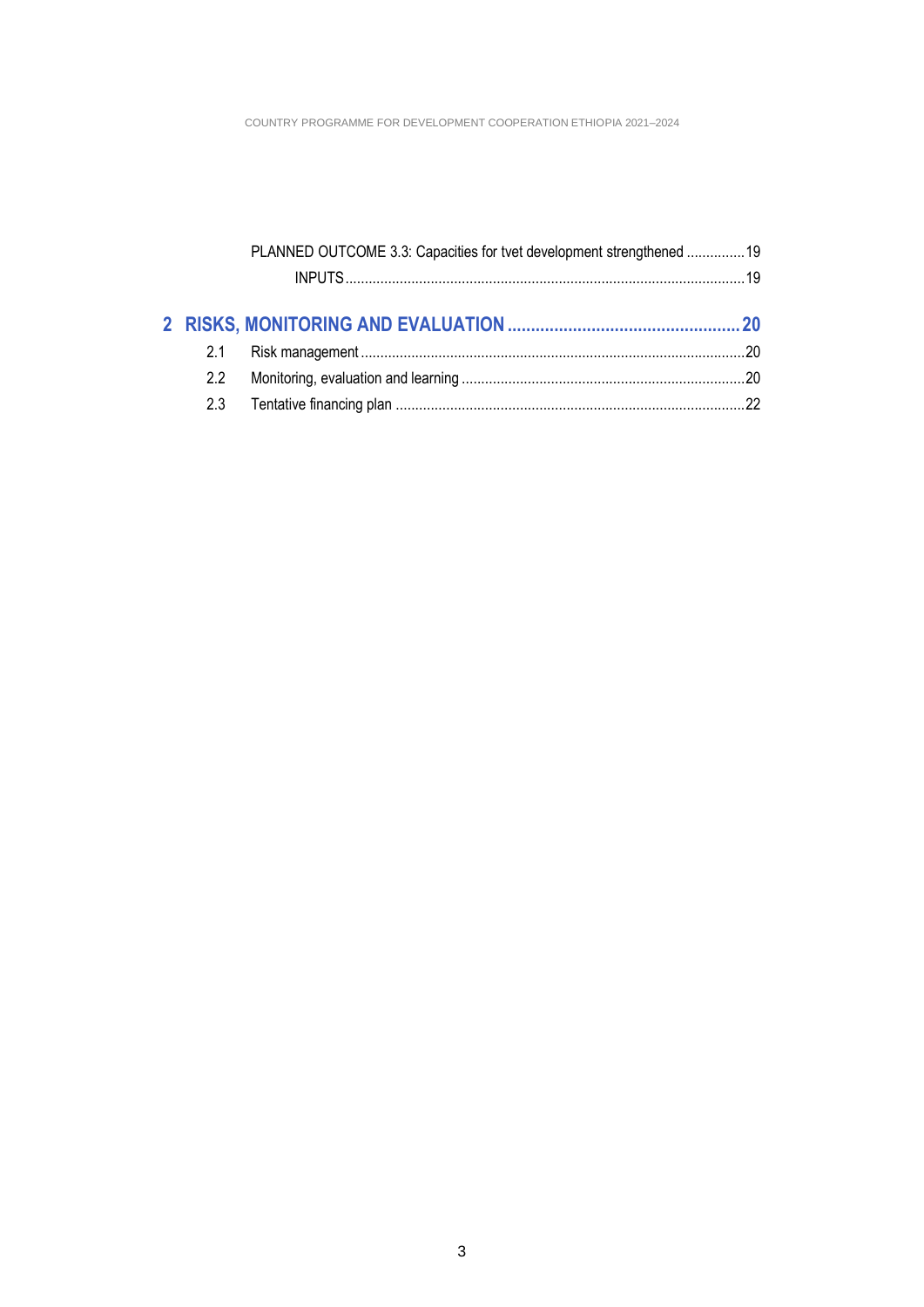### <span id="page-3-0"></span>**EXECUTIVE SUMMARY**

The long-standing relationship between Finland and Ethiopia is based on decades of bilateral cooperation. Ethiopia is in transition, which provides opportunities for major reforms, but at the same time, has brought tensions to the fore, increasing the volatility of the country.

This Country Programme builds on the Sustainable Development Goals (SDGs), the national strategies of Ethiopia, and the priorities of Finnish development policies. Ethiopia faces major challenges to achieve a number of SDGs, such as SDGs 1 and 2, no poverty and zero hunger, and SDGs 4 and 6, quality education and clean water and sanitation. The Government has ambitious plans, such as the 10-year Perspective Plan, to improve access and quality of basic services, and the Homegrown Economic Reform Programme, to carry out macroeconomic reforms and structural transformation. Climate resilience, gender equality rights of women and girls, and non-discrimination with focus on persons with disabilities, are cross-cutting objectives of the Finnish development policy, which are mainstreamed in this Country Programme.

The most important lessons learned from the previous programme period are the following:

- Although the country context has changed, the impact areas of the previous programme remain relevant and in line with Government priorities.
- Covid-19 and ethnic and political conflicts have affected results. Flexibility is needed in the new Programme and its implementation to be able to react to new situations
- It has been a strength to have projects working both at the grass-root and at the federal level. This has facilitated participation in the policy dialogue in sector working groups.
- Finland has been successful in leveraging additional resources from other donors and the Government. This should continue to be a key feature of Finnish assistance to Ethiopia.

In the first impact area, Finnish assistance in rural economic development will contribute to sustainable economic growth and improved livelihoods for rural people in particular in the Amhara and Benishangul Gumuz regional states. This will be achieved through the development of agricultural value chains and land tenure security. Systems development in rural land administration will have a nation-wide impact. A new rural economic development programme will be designed after the end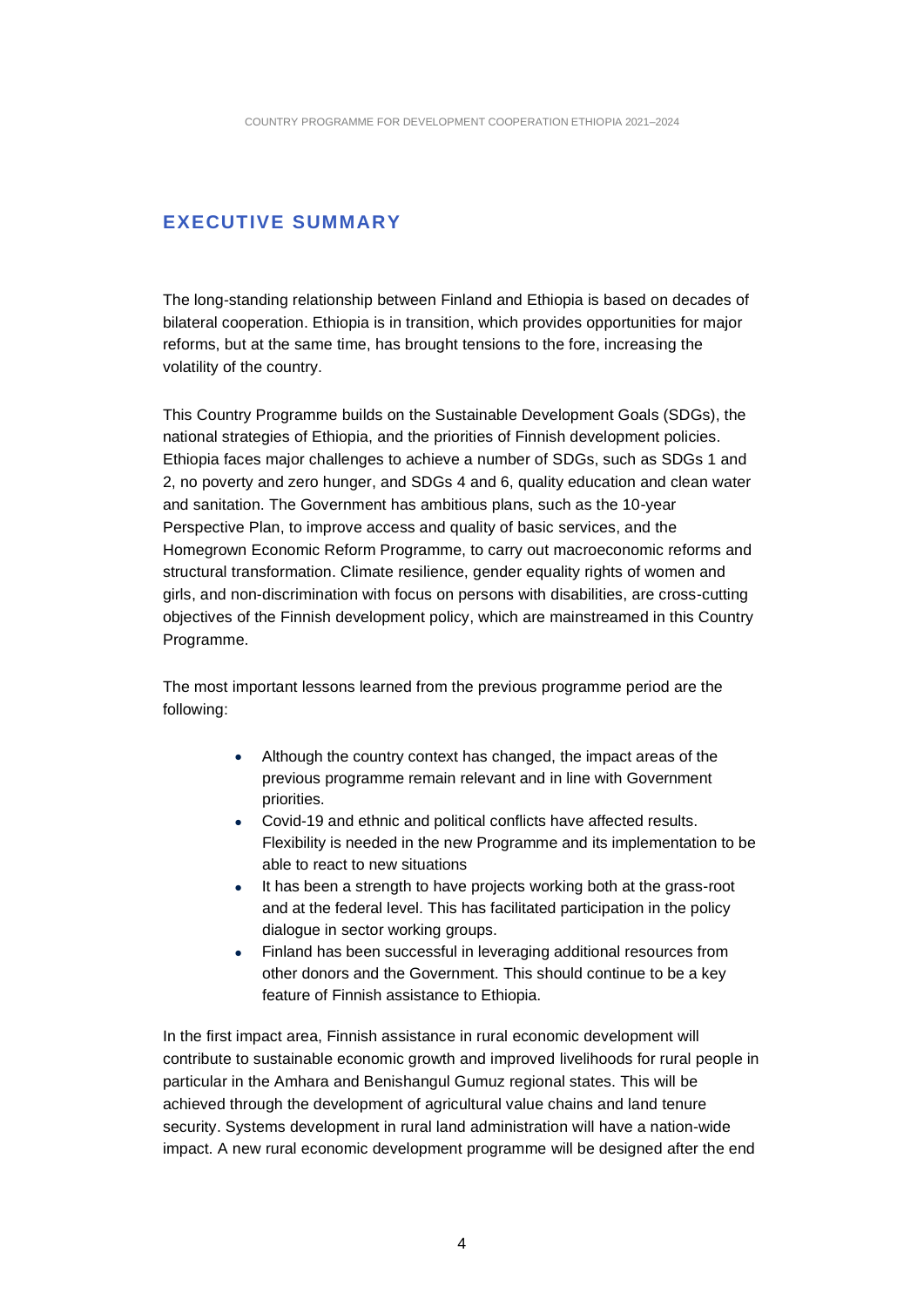of the current programmes. The programmes support more inclusive private sector led economic growth, which is one of Finland's strategic goals in Ethiopia

In the second impact area, more sustainable and climate resilient water supply, sanitation and hygiene (WASH) will contribute to improved health and wellbeing. Finland will support improved *access* to WASH, enhanced *quality* of WASH and a range of *behaviour change* in WASH, both at the community and institutional level. In line with Finland's strategic goals in Ethiopia, Finland will contribute to the WASH policies becoming more equitable, inclusive and climate-resilient. In rural water supply, community participation will be key. Capacity building for the provision of better WASH services for all contributes to another strategic goal aiming at institutional transformation

In the third impact area, Finland will support efforts to provide more equitable, inclusive education of good quality. In basic education, the emphasis in policy dialogue will be on pre-primary education and school-level support. Specific attention will be on emerging regions and rural areas, and on children with disabilities and those in vulnerable positions and situations. Institutional transformation of educational establishments will be supported. Finland will explore possibilities to provide support also to technical and vocational education and training.

There are synergies between the impact areas, such as school WASH. Moreover, there are synergies with other actors, such as non-governmental and international organizations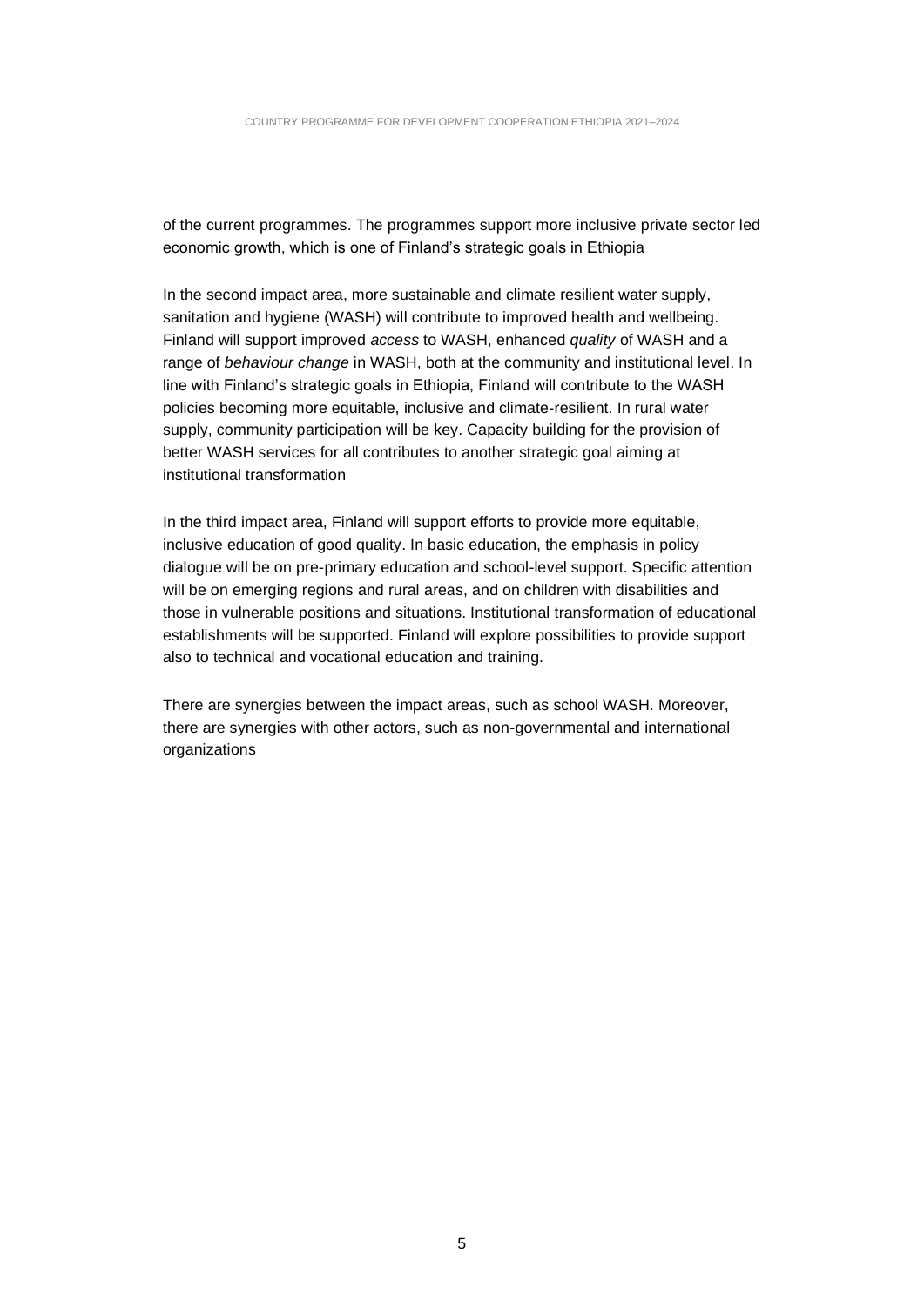## <span id="page-5-0"></span>**1 EXPECTED RESULTS OF THE COUNTRY PROGRAMME**

This chapter presents the expected results of the Country Programme by impact area. The Country Programme is based on the context analysis presented in the Country Strategy.

### <span id="page-5-1"></span>**IMPACT 1: Sustainable economic growth and improved livelihoods for people in rural areas**

**(Agrobig II: SDGs 1 and 2, targets 1.4; 2.4; 5.5; 8.3) (REILA II: SDGS 1.4; 5.a; 13; 15.3.)** 

This impact area contributes to the strategic goals of Finland's Country Strategy for Ethiopia by empowering rural people with access to sustainable economic growth and improved livelihoods through the development of agricultural value chains and land tenure security. The impact area currently targets Amhara and Benishangul Gumuz regional states, but also has significant impact at national level through the development of national rural land administration system.

Agricultural production is the main source of livelihoods in Ethiopia. Food production in high potential agricultural areas enables diversified production abounding in both quantity and quality. The improved Land Administration system will accelerate the registration of rural land. The reliable land tenure security will encourage farmers to invest in their land, leading to improved agricultural productivity and higher yields. This creates multiple possibilities in agricultural value chains development and strengthens food security as well as enhance climate change adaptation and mitigation.

Targeted support in the different phases of value chains, where value adding potential is biggest, will enhance profitability and viability of respective actors. This will help agricultural production to meet the market needs and to increase the income levels of value chain actors. It will strengthen the availability, accessibility, and affordability of food to consumers. Economically viable and profitable enterprises in value chains will be able to create job opportunities. Targeted actions for vulnerable women and youth will improve their job opportunities, and through these opportunities, improve their livelihoods and status in a sustainable manner.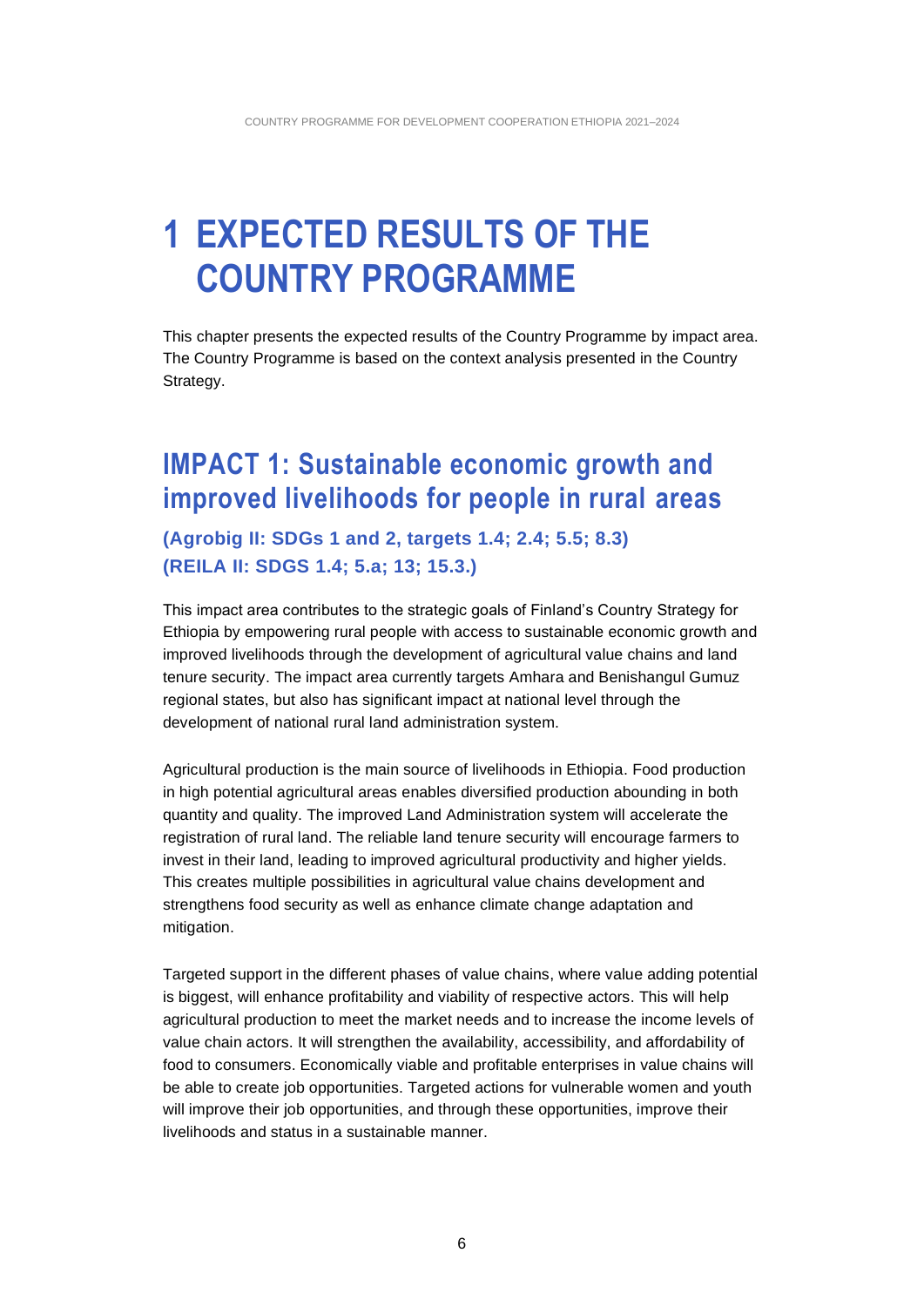While the current two programmes in this impact area are extended until 2022, a new programme with a new Theory of Change for Rural Economic Development (RED) will be designed in 2021. At that occasion, new innovative ways to support RED will be explored.

### <span id="page-6-0"></span>**OUTCOME 1.1: Agriculture improves sustainable livelihoods in the rural areas of the Amhara regional state**

To achieve this outcome, rural people's opportunities for sustainable livelihoods will be improved by developing value chains, including improved production and productivity, enterprise development and increased number of jobs. Developing value chains enables commercial orientation of the agriculture sector and supports functionality of the whole food system. Direct support to the private sector through capacity building and access to finance facilitates the development of small-scale agro-processing industry in the Amhara regional state. In addition, promotion of climate-smart agriculture will improve climate change adaptation and mitigation. The programme includes targeted actions to empower female farmers through loans and capacity building.

Work at the regional level generates information and knowledge to support participation in the sector policy dialogue at the federal level. Finland aims to contribute to the discussions on the agricultural policy reform, national adaptation plans and women's economic empowerment in rural areas.

The key assumption is that agriculture policy reform will accelerate the transformation of the economic structure in Ethiopia. This would take place by implementing the agriculture-led industrial development policy and increasing the productivity of agriculture.

### <span id="page-6-1"></span>**OUTPUTS**

#### **1.1.1 Production and productivity of selected crops is sustainably increased 1.1.2. Agricultural value chains are developed; SMEs and decent jobs are created**

Agricultural production and productivity are developed through Farmer Field Schools, introduction of new climate resilient technologies and access to inputs to smallholder farmers. Access to loan and grant funds is crucial for smallholder farmers and rural micro-enterprises in order to enhance self-employment. Similarly, it is of importance for micro-scale businesses to graduate into small and medium enterprises, as well as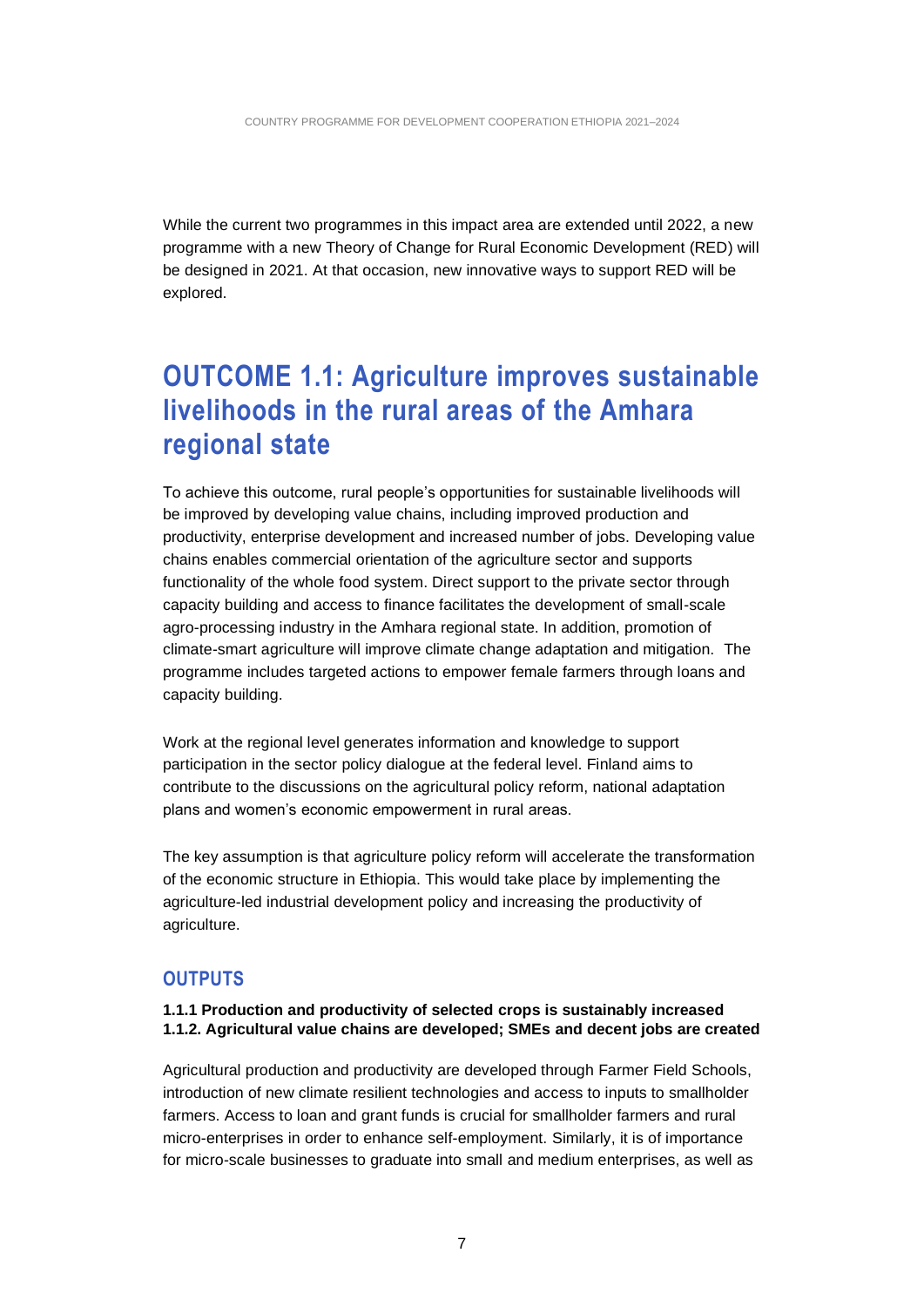to create new jobs. The gender gap in production is narrowed and participation of persons in vulnerable positions and situations in value chains is promoted. In addition, efforts to reform regional level technical offices (agriculture; trade and market; cooperative promotion and women, children and youth affairs) will support the development of an enabling environment for market oriented agriculture.

### <span id="page-7-0"></span>**INPUTS**

- AgroBIG II –programme
- Participation in the Agriculture Policy Reform in the Rural Economic Development and Food Security sector working group
- Synergies and linkages with Finnish research institutes, NGOs and Finnfund investments (e.g. EthioChicken), as well as the Public Sector Investment Facility (PIF) and EU financed research programmes

### <span id="page-7-1"></span>**OUTCOME 1.2: improved land administration enhances livelihood opportunities and sustainable land management**

This outcome has a key role in achieving Impact 1 since land serves as a base for food production, income generation, collateral, social asset and political power. Secured land tenure is fundamental for sustainable land management and use of natural resources. Secured land rights also encourage farmers to invest in agricultural technologies that foster climate change adaptation and mitigation. Land administration ensures stability in relation to the division of land between individuals and legal entities. Access to land is of particular importance for women so that they can explore their capacity in agricultural production. This is indispensable for the livelihoods, income and food security to benefit the entire family. The creation of standardized systems for the land administration creates transparency and harmonization for the sector and secure land tenure for farmers, especially for women and persons in vulnerable positions and situations.

Although the Government owns all land in Ethiopia, farmers, both men and women, have traditional extensive user rights to their lands. When land rights are officially registered, tenure security is increased and conflicts over land diminish. As additional land available for agriculture shrinks, boosting yields on existing land under cultivation will have to be the predominant strategy for achieving food security and growing incomes in the agriculture sector.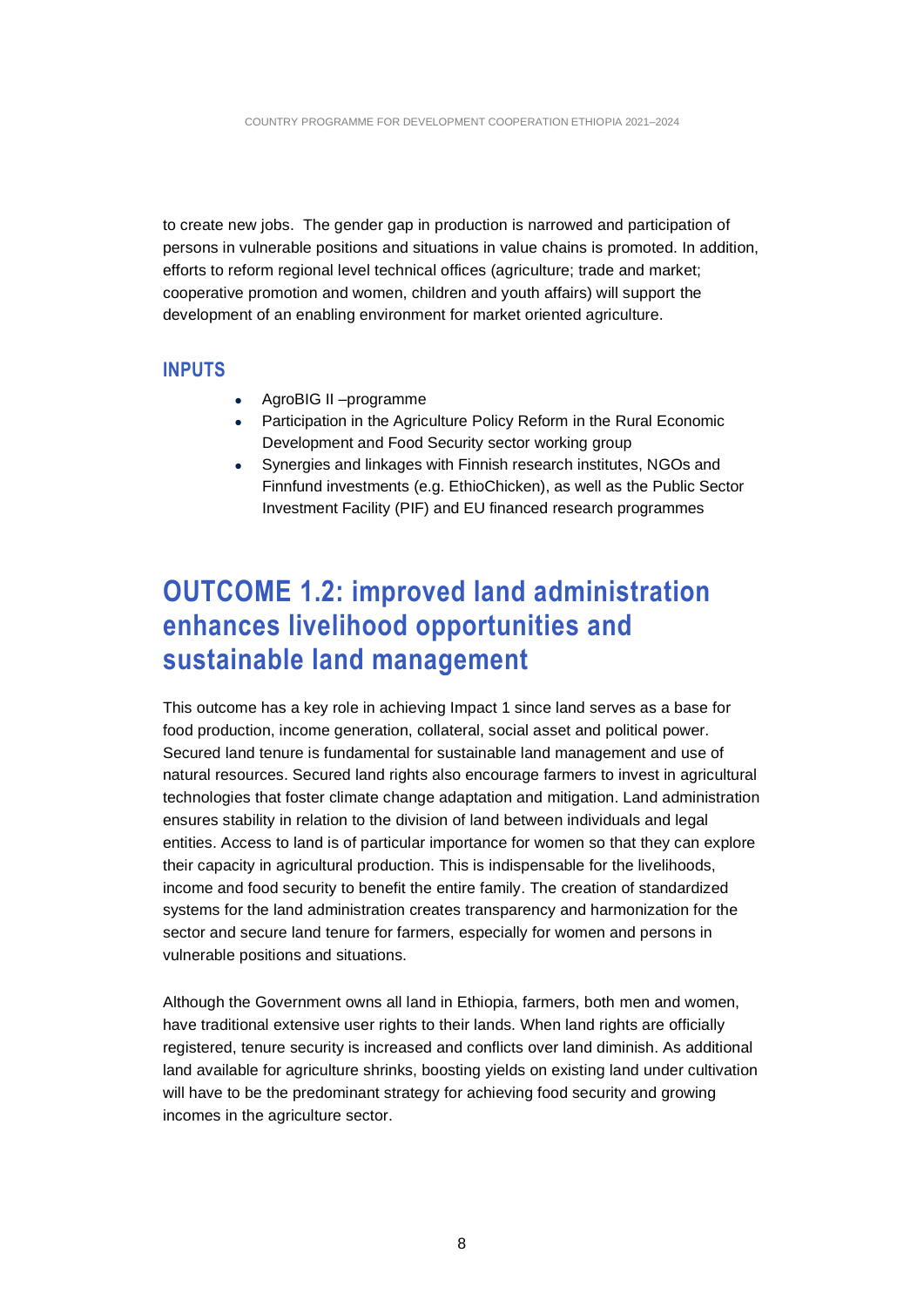### <span id="page-8-0"></span>**OUTPUTS**

#### **1.2.1 Land tenure security in rural Ethiopia is improved 1.2.2 Land administration system is improved and appropriate**

Access to land and other productive resources, through secure tenure and changes in corresponding legislation and practices, are among the key factors contributing to food security and improved livelihoods. The assumption is that this encourages farmers to use their land in a sustainable way and to make investments to raise the productivity of the land as well as decreases land degradation. The creation of standardized systems for the land administration creates transparency and harmonization for the sector and secure land tenure for farmers, especially for women and persons in vulnerable positions and situations.

Finland seeks to maintain and further develop effective cooperation between the development partners in the land administration sector. This is particularly important, as there is no sector programme or sector budget in land administration. It is crucial that the Rural Land Administration Department (RLAUD) of the Ministry of Agriculture has the capacity to coordinate the land administration sector and to have the standardized systems used for the whole country.

The land administration policy in Ethiopia is under reform as part of the agriculture policy reform. The key assumption is that there is swift progress in the land administration reform, in particular with regard to rural financial institutions, land rent market and the preparation of regional land use plans. As the REILA programme has had a leading role in developing rural land administration certification and information systems, Finland is a highly respected partner in policy dialogues. Finland, jointly with other development partners active in land administration, participates and contributes to policy reform discussions at the regional and federal levels.

As improved land-holding rights alone are not sufficient to ensure improved livelihood and well-being for the rural population, many other parallel improvements and developments are required. However, it is also clear that improvements in the conditions of rural households and people cannot easily be achieved without clearly improved land-holding security.

### <span id="page-8-1"></span>**INPUTS**

- Responsible and Innovative Land Administration (REILA II) –programme
- Participation in the policy dialogue in the land administration sector and the Agriculture Policy Reform discussion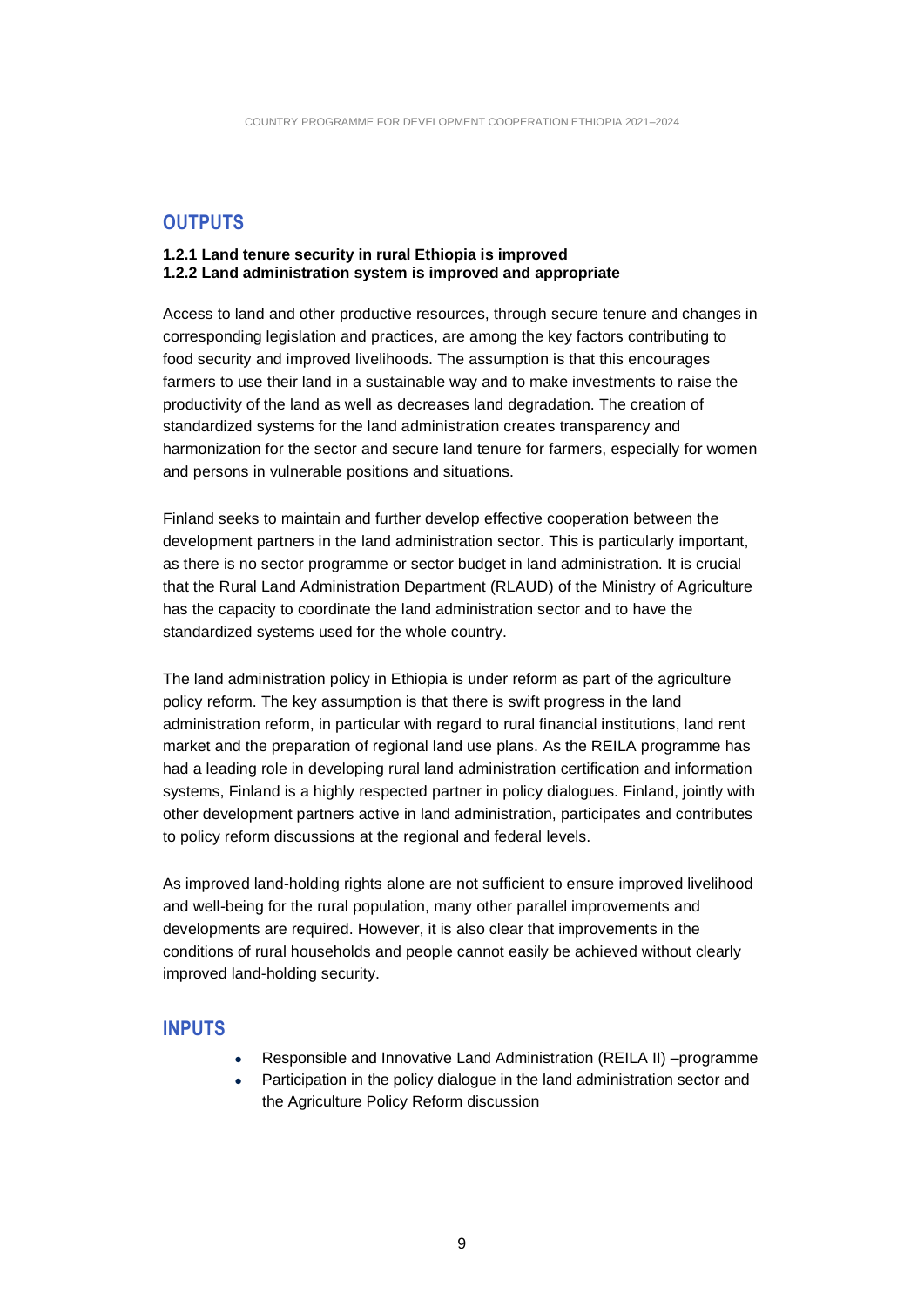### <span id="page-9-0"></span>**IMPACT 2: Improved health and wellbeing through more sustainable and climate resilient wash**

#### **(SDG 6, Targets: 6.1 and 6.2)**

Ethiopia's performance in access to clean and affordable water (SDG 6.1) and sanitation (SDG 6.2) is still very weak. The country has some of the lowest levels of access to WASH globally. There are still more than 30 million people lacking safe water and more than 68 million people living with only basic and traditional sanitation and hygiene facilities. Only 32 % of the health facilities and 62 % of the schools have improved water supply. The Open Defecation Free (ODF) status of the country is staggering around 32% with a big geographic variation.

If the population in rural and urban areas had better access to quality water supply and sanitation, and if they adopted good hygiene practices, their health and wellbeing would improve substantially. Improved access and quality of WASH have a positive impact e.g. on undernourishment and stunting, which are still at high levels in Ethiopia. Moreover, communicable water-borne diseases constitute a major health problem in the country

The One Wash National Programme II (OWNP II) is a long-term government plan with an objective to achieve by 2030 sustainable, climate resilient and equitable access to safe and affordable water for all, along with improved, low environmental impact sanitation. Finland's support to the WASH sector in Ethiopia is part of the OWNP II.

Finland aims to improve access to clean water and sanitation; improve the quality of the operations in terms of climate resiliency and functionality of water schemes and sanitation facilities; and to achieve a range of behavior change in sanitation and hygiene both in communities as well as in institutions. Public, private and community capacity will be increased for gender sensitive and disability inclusive WASH provision.

Due to Covid-19, the role of WASH has become even more significant. Awareness raising in cleanliness, hand washing and social distancing at water schemes, as well as at schools, in particular during opening and closing times, helps to minimize disruptions in education, health and other social services. Finland's Covid-19 related support in the WASH sector started in 2020 and will continue in the coming years.

This impact area contributes in particular to Finland's strategic goal of institutional transformation to build strong and accountable institutions, which can deliver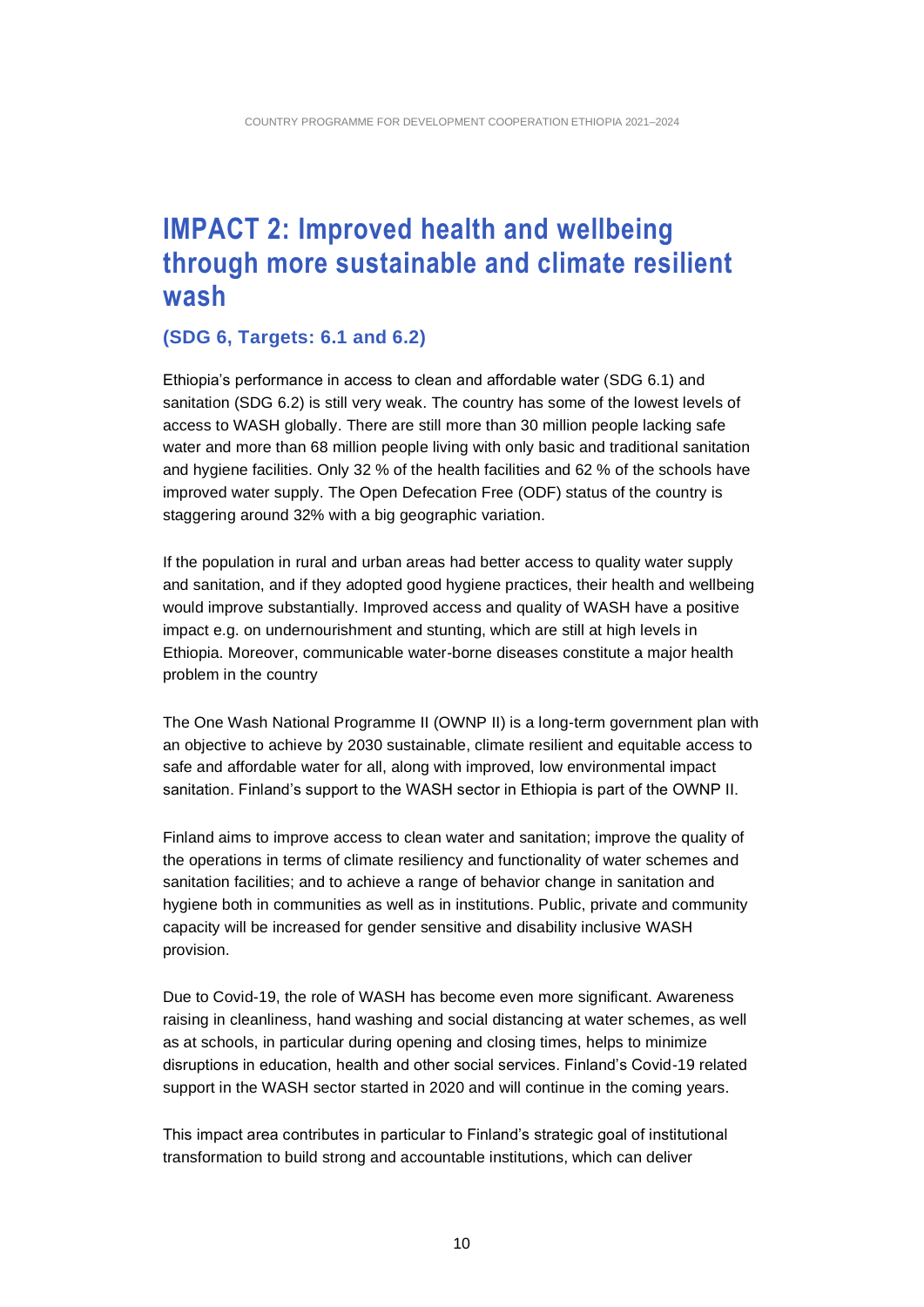accessible, inclusive and climate resilient services of good quality to all. The impact area is in line with Finland's development policy, i.e. its priority area on climate and natural resources.

### <span id="page-10-0"></span>**OUTCOME 2.1: Improved coverage of safe water supply and sanitation services (access)**

Improved access to safe WASH will be achieved through the construction and/or rehabilitation of climate resilient water schemes in rural, urban and drought prone areas, both for communities and for institutions. The institutions will include schools, health centers, public and communal latrines as well as multi-village water schemes. Particular attention will be paid to the needs of women, girls and persons with disabilities.

Finland will support the use of the Community Managed Project (CMP) approach in rural areas. In CMP, rural communities in selected woredas are trained to build and maintain the facilities. The regional states, which benefit from the technical assistance, will cover the investment costs. It is assumed that the security situation will enable to carry out the activities in the rural areas and that governmental staff will remain committed

As a result, women and girls both in urban and rural areas will have to use less time to collect water. Construction and maintenance of water schemes will provide work for people. Sanitation marketing centers will provide skills training and decent work opportunities for women.

### <span id="page-10-1"></span>**OUTPUTS**

#### **2.1.1: Climate resilient and inclusive rural, urban and institutional water schemes are constructed/rehabilitated 2.1.2: Equitable safe and improved sanitation and hygiene facilities are constructed/ rehabilitated at households and institutions**

To achieve improved access to safe water supply and sanitation, new WASH facilities will have to be constructed and existing ones rehabilitated and maintained. It is also necessary to improve the enabling environment, e.g. to establish a regulatory body for the sector, to create innovative financing methods, and to involve the private sector in the service delivery.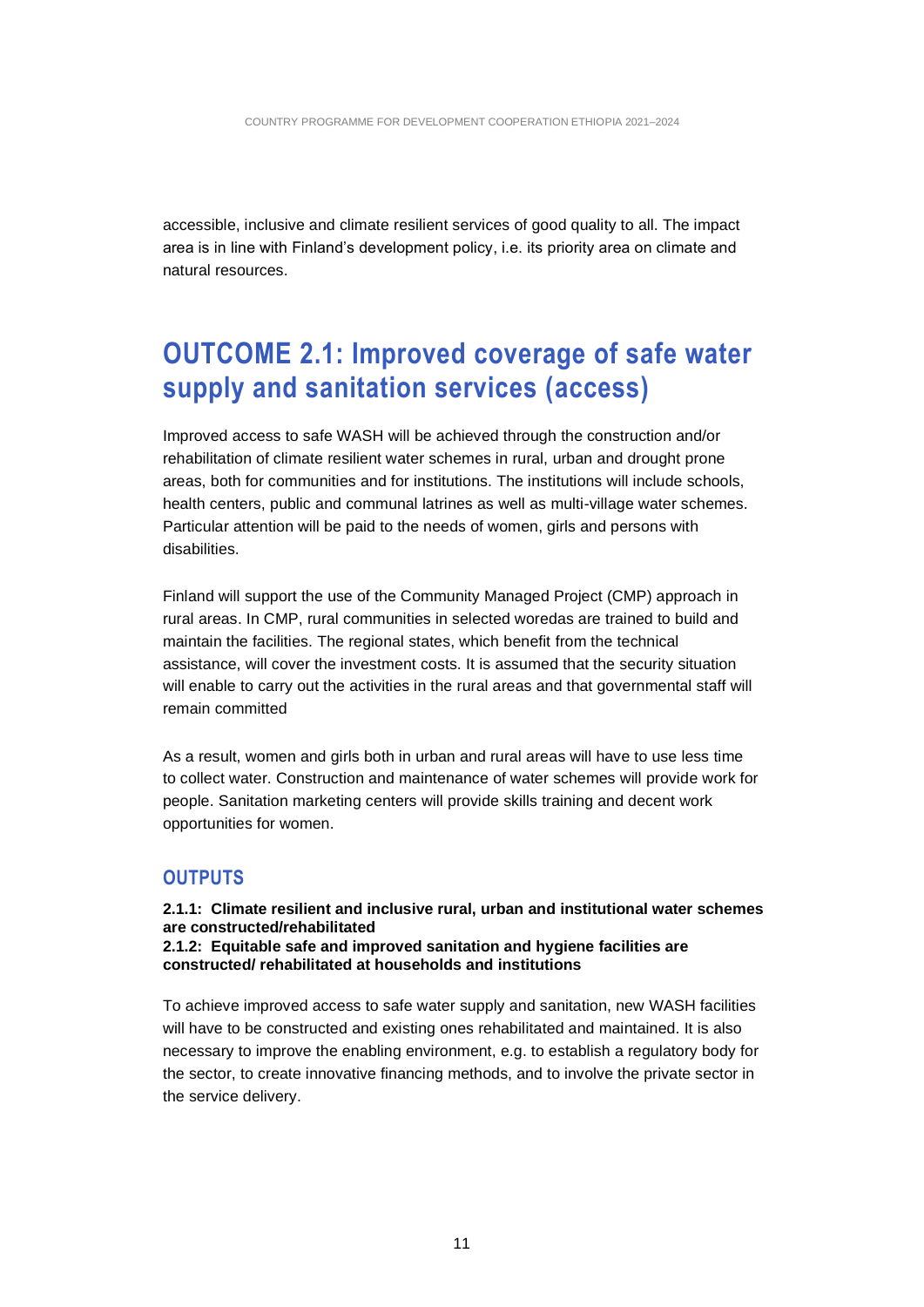#### <span id="page-11-0"></span>**INPUTS**

- **Bilateral CoWASH IV programme**
- Contribution to the multi-donor Consolidated WaSH Account Phase II (CWA II)
- Active participation in the WASH sector policy dialogue
- Cooperation with Finnish NGOS working in the WASH sector

### <span id="page-11-1"></span>**OUTCOME 2.2: Better quality of water schemes & sanitation facilities**

Finland will continue to promote quality issues in the WASH sector policy dialogue. Quality issues include factors such as functionality, sustainability, water quality and inclusiveness. The quality of the water schemes and sanitation facilities is considered good when their functionality rates are high. This requires improved operation and maintenance, which is not possible without skilled human resources to maintain the schemes, availability of spare parts and revenue collection. WASH management entities, such as water utilities, boards and rural WASH Committees need to be established and further strengthened, so that they are gender sensitive and disability inclusive. High functionality rates also require that the schemes are climate resilient in order for them not to dry out during drought. To avoid this, climate resilient WASH measures, such as early warning systems and water resource mapping, need to be introduced. Moreover, concepts and tools such as Water Safety Plans (WSP) are taken into use to ensure that the quality of water is adequate for human consumption. Inclusiveness requires that water points and sanitation facilities are accessible to persons with disabilities. This second outcome strengthens the first one by assuring its sustainability.

#### <span id="page-11-2"></span>**OUTPUTS**

#### **2.2.1: Improved functionality and operational efficiency of water schemes 2.2.2: Improved functionality and operational efficiency of sanitation facilities**

Before constructing new water schemes, assessments will be carried out to ensure that the schemes are climate resilient. Climate resilient solutions include multi-village, rural and urban schemes, which require high technology and are contracted to construction companies. Capacity building for operation and maintenance will be organized. Members of rural water committees (WASHCOs) and urban water boards will be trained. The committees organize the collection of user fees. Persons will also be trained to take care of the operation, maintenance and cleaning of public,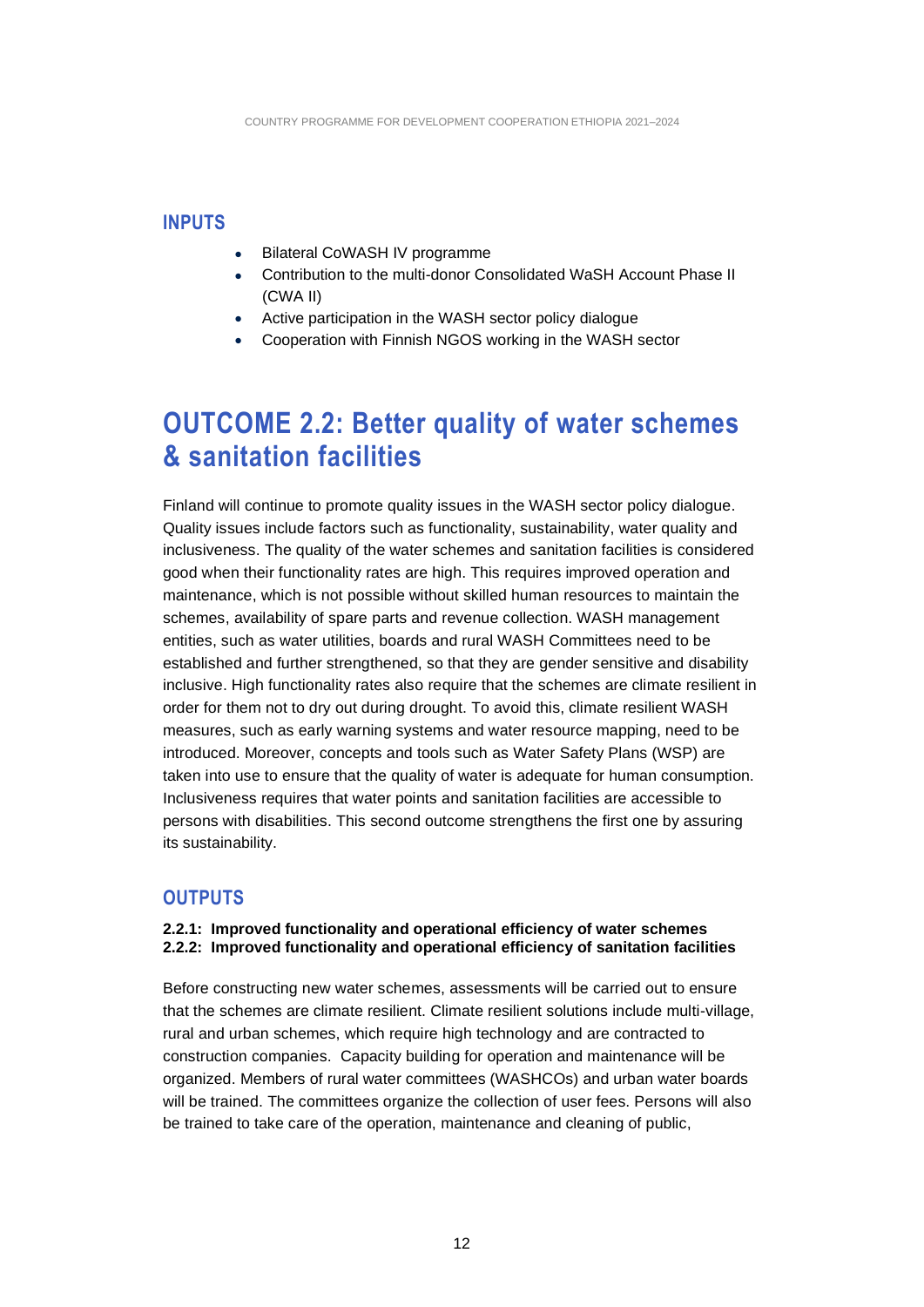communal and institutional latrines and hand washing facilities. School staff will be trained in the management of menstrual hygiene rooms at schools

#### <span id="page-12-0"></span>**INPUTS**

- Bilateral CoWASH IV programme
- Contribution to the multi-donor Consolidated WaSH Account Phase II (CWA II)
- Active participation in the WASH sector policy dialogue
- Cooperation with Finnish NGOS working in the WASH sector

### <span id="page-12-1"></span>**OUTCOME 2.3: Improved sanitation and hygiene practices (behavior)**

Ethiopia succeeded to decrease open defecation from 90 % in 1990 to about 32 % in 2016. However, behavioral change has stagnated and some have returned to the tradition of not using latrines. The Government launched an open defecation free (ODF) campaign in 2019. The objective of the ODF campaign is to eliminate open defecation and to be able to declare Ethiopia ODF by the end of 2024. There is a need for transformative actions to improve sanitation services, behavior and the health status in a sustainable manner. This requires a massive public awareness campaign and a lot of capacity building in sanitation and hygiene. The need to change the sanitation and hygiene behavior has become even bigger due to Covid-19.

### <span id="page-12-2"></span>**OUTPUTS**

#### **2.3.1: Capacity strengthened to adopt good sanitation and hygiene practices**

Materials will be prepared to carry out public awareness campaigns. Through the campaigns, people will gain improved knowledge and capacity to adopt good sanitation and hygiene practices. This includes sustainable adoption and use of improved toilets, handwashing with soap, and safe handling and treatment of water at water points. Covid-19 prevention activities include awareness raising on social distancing, as well as the importance of frequent hand washing.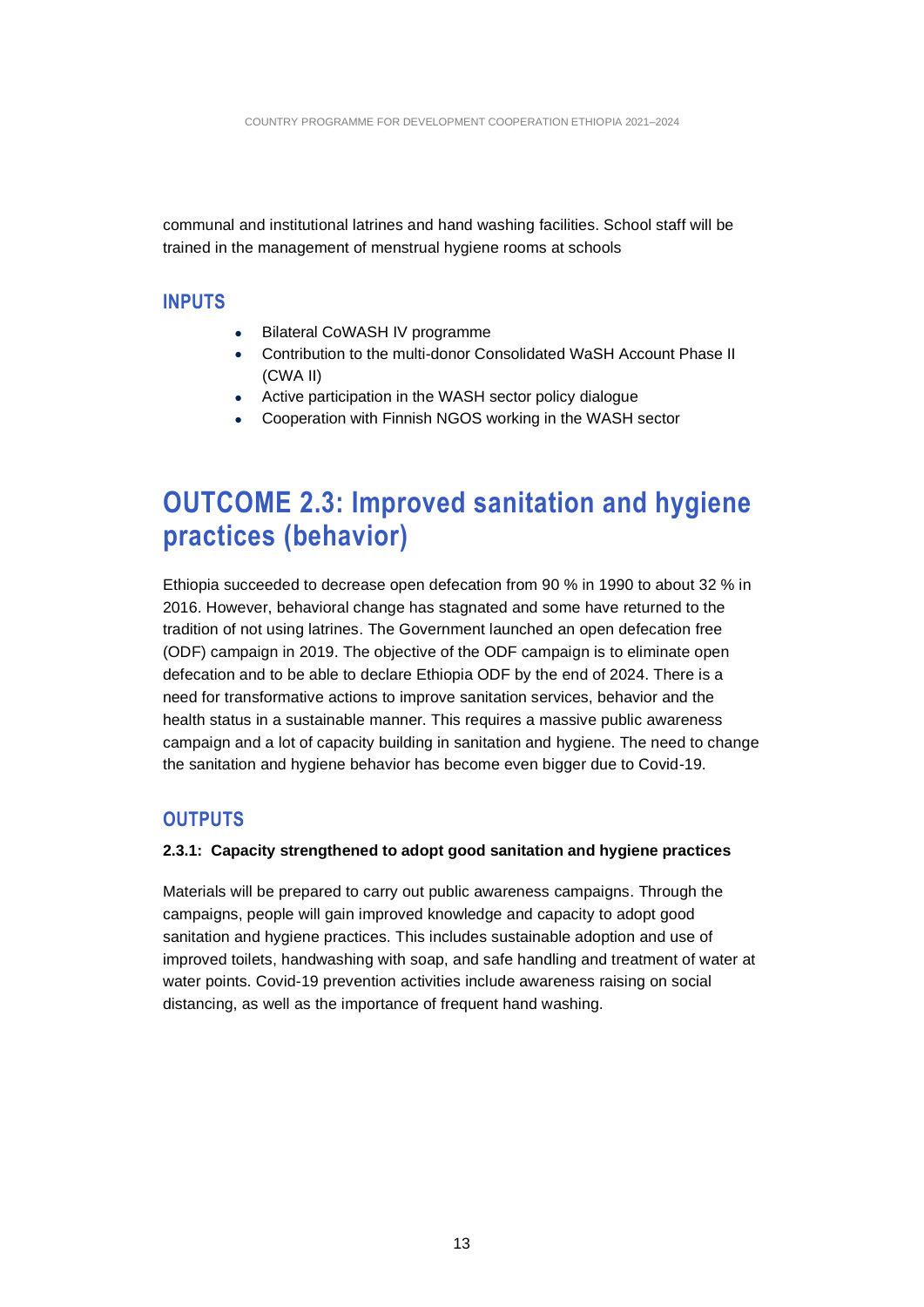### <span id="page-13-0"></span>**INPUTS**

- Bilateral CoWASH IV programme
- Contribution to the multi-donor Consolidated WaSH Account Phase II (CWA II)
- Active participation in the WASH sector policy dialogue
- Cooperation with Finnish NGOS working in the WASH sector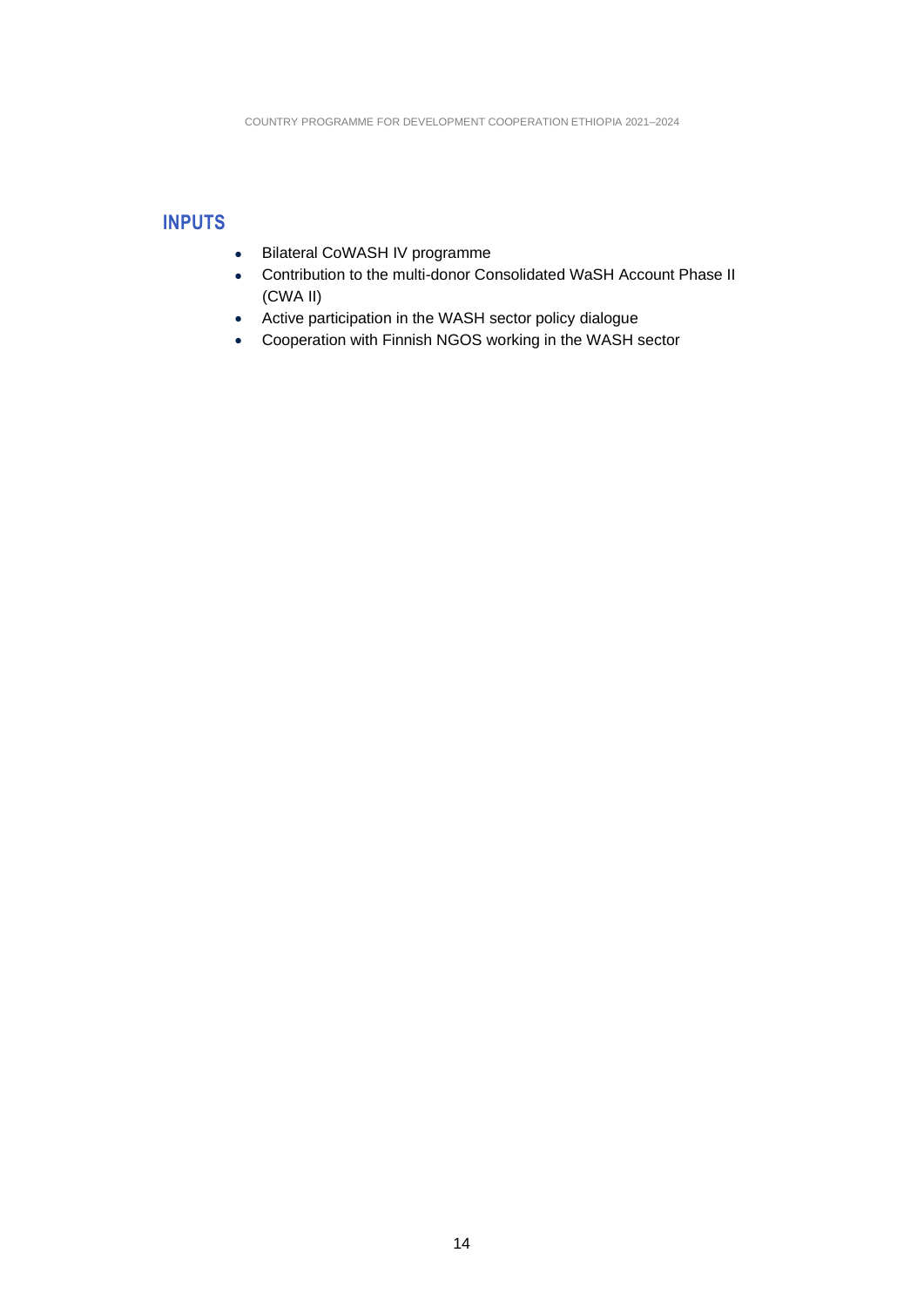### <span id="page-14-0"></span>**IMPACT 3: More equitable, inclusive education of good quality**

#### **(SDG 4, Targets 1, 2, 3, 4, 5, 4A)**

Ethiopia's record in sustaining the expansion of education has been described as spectacular. The overall number of enrolments has almost quadrupled to 28 million learners, with an increase of the net enrolment rate in primary education from 22% in 1996 to nearly 100% at date. However, the expansion has taken a toll in poor learning environment, inadequate resources, lack of proper monitoring and response at the school level, resulting in significant inefficiency of the education system, and a decline in quality of education.

While education spending has been a constant quarter of the annual budget, only a third of it has been spent on primary education, the foundation of all learning. There are also considerable inequities in access and quality of education, and hundreds of thousands of children's school attendance and learning is jeopardized due to recurrent emergencies. The result of hampered access, poor quality of education and early dropout is a lack of necessary basic skills.

The quality and relevance of vocational skills training is also low. There is a mismatch between the TVET curriculum and the needs of contemporary industry and linkages between TVET, industries and universities are weak.

A new 10-year strategy "Ethiopian Roadmap for Education and Training" and the new Education Sector Development Programme VI (ESDP VI) aim to tackle the key challenges: equity, quality, relevance, good governance, and national unity in diversity. Massive investments in digitalization of education are foreseen and this could yield new opportunities and modalities for co-operation, also aiming to expand flexibility in times of crisis such as the recent pandemic. Major reforms are envisaged, including curriculum reform, changes in teacher education, streaming secondary education, strengthening TVET, and the establishment of pedagogical universities.

The consequences of Covid-19 will be experienced during several years to come. Evidence indicates that school closures do not only cause delays in curriculum implementation but also a major learning gap which may slow down the capacity of the system to reach the set targets.

Finland's support to the education sector is in line with Finland's Country Strategy for Ethiopia, and it contributes to two of its strategic goals: inclusive political and social transition and institutional transformation that advances reforms and provision of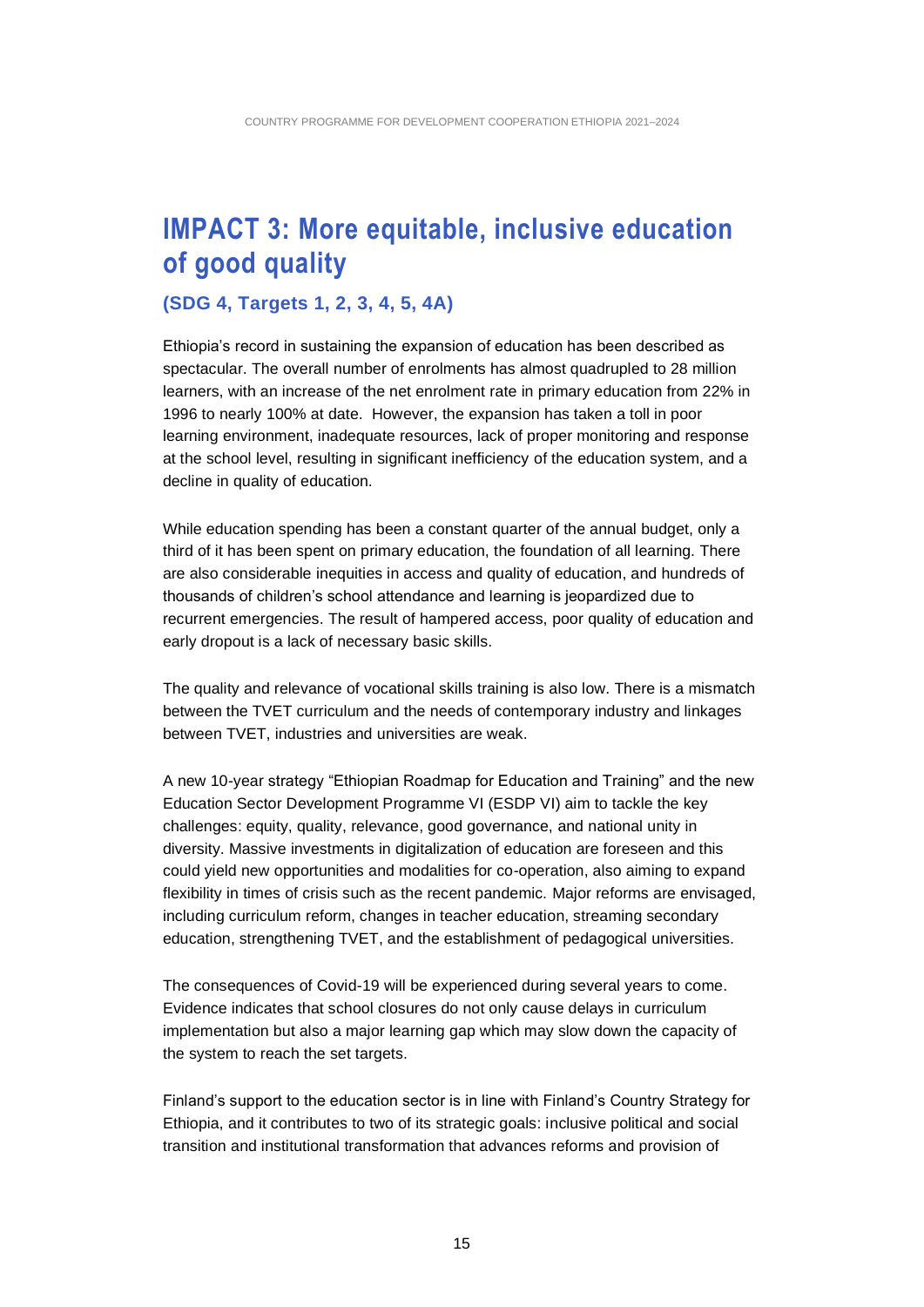services. It is also in line with Finland's Development Policy and its Priority area 3 on education and peaceful democratic societies.

### <span id="page-15-0"></span>**OUTCOME 3.1: Strengthened institutional capacity for improving learning outcomes in general education**

If children benefit from quality, equitable, and inclusive pre-primary education, they will acquire better foundational skills for learning, thus, be better prepared for primary school and more likely to reach better learning outcomes. Quality pre-primary education also helps reduce repetition and dropout rates in primary school, thus improving internal efficiency of education. When schools are supported through a range of quality assurance modalities, and teachers are trained to focus on learning, learners will get adequate support to overcome barriers to learning. Conducive, learner-centered, gender-sensitive and safe school environments encourage girls and learners with disabilities to attend and stay at school.

Finland will continue to support efforts to improve quality of education through the sector programme, with the specific focus on pre-primary education and school-level support. Specific attention will be given to improve access and quality of education in emerging regions and rural areas, and to improve educational opportunities for children with disabilities and children in vulnerable positions and situations.

In policy dialogue, Finland will emphasize early identification of learning needs; playbased and developmentally appropriate pre-primary education that supports the development of foundational literacy skills; effective use of school inspection to serve the school improvement programme; and strengthening of systems of support for schools.

To reach the aim of improved learning outcomes requires a context where education reform is well budgeted, the capacity of the government to implement the sector plans remain adequate and education data is being used as a basis for planning and decision-making.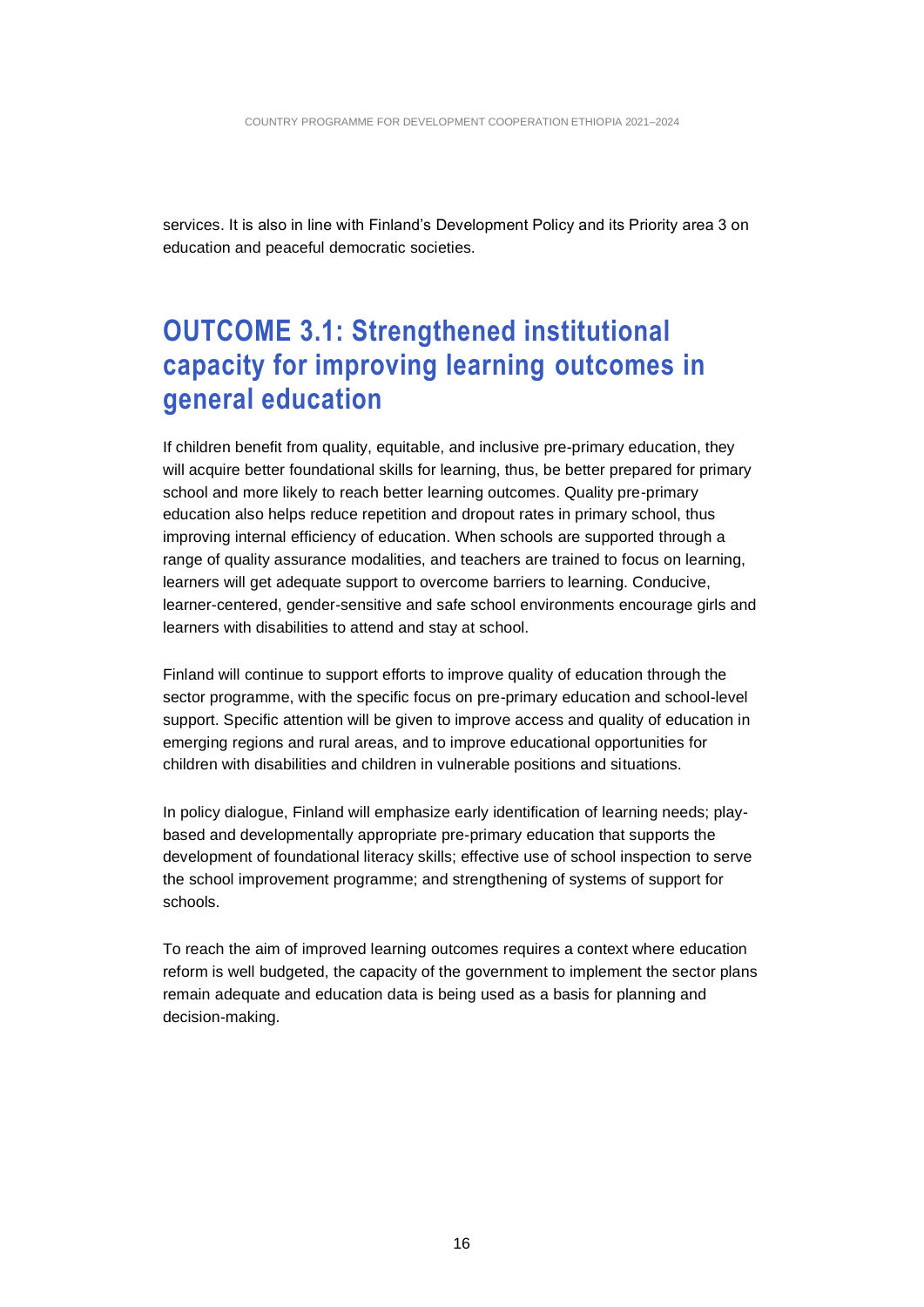### <span id="page-16-0"></span>**OUTPUTS**

#### **3.1.1 Capacity for inclusive pre-primary education strengthened 3.1.2 Quality assurance strengthened for improved attendance, retention and learning for all**

Finland will support efforts of the Ministry of Education (MoE) to introduce 2-year preprimary education, and focus on enhancing inclusive pre-primary teacher training, and ensuring that pre-primary education is free, compulsory and accessible for all children of age 4 to 6.

Teacher effectiveness is the most important factor on student learning, and its role is critical in improving learning overall. Evidence shows that schools receiving support at the school level are likely to improve attendance, retention and learning for all. Hence, Finland will support the efforts of the MoE to develop schools through quality assurance modalities, such as school inspection and the school improvement programme, as well as teachers' continued professional development, and licensing. Efforts to digitalize education may offer new areas of co-operation.

### <span id="page-16-1"></span>**INPUTS**

- Continued support to General Education Quality Improvement Programme (GEQIP-E)
- Support to a possible new sector programme for primary education
- Continued technical assistance for inclusive education to GEQIP-E
- Policy dialogue through the Education Sector Technical Working Group (ESTWG.

### <span id="page-16-2"></span>**OUTCOME 3.2: Girls, children with disabilities and those living in vulnerable positions and situations, especially in emerging regions, have better access to and participation in education**

While measures needed to improve education are largely the same across Ethiopia (Outcome 3.1), there is a significant need to provide additional support to the emerging regions and to develop education provision for learners who are at risk of not completing general education.

Flexible means of providing education, in particular in pastoralist areas and in emergencies, can improve access to education. School meals have proved to be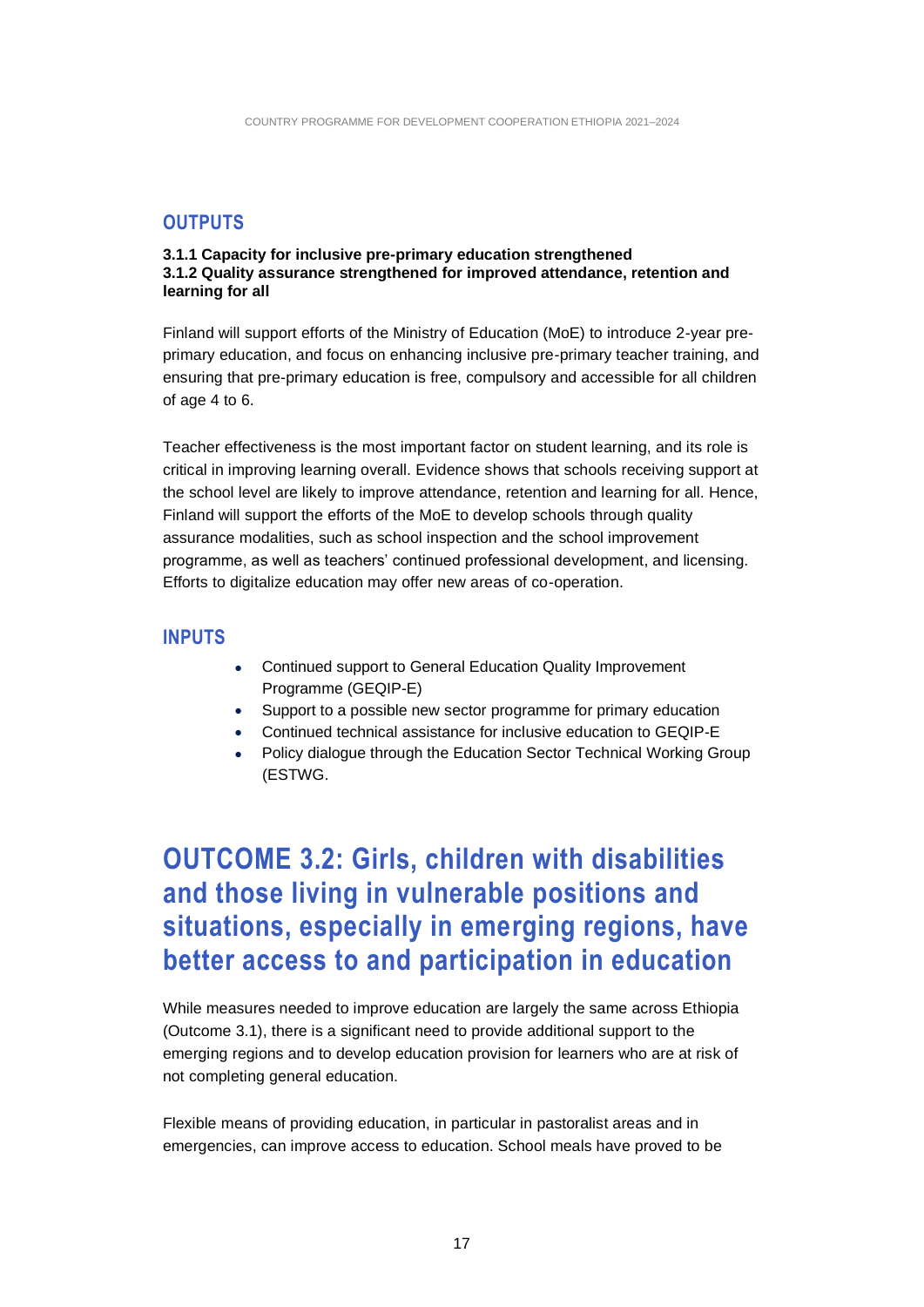another measure to increase access rates while nutritious food also facilitates learning and has a positive impact on children's cognitive development as a whole. Children with disabilities still face barriers to access and participation despite good progress made in developing inclusive education. The Inclusive Education Resource Centres (IERCs), which provide support for learning, need to be supported for better functioning. Achieving inclusion requires a whole-system approach and a joint vision based on an agreed definition of inclusive education. While this will be at the core of Finland's policy dialogue, specific emphasis will be on learners in the most disadvantaged circumstances.

To improve the access and participation of children in vulnerable positions and situations, resource mobilization must pay more attention to equity. Emergency responses must recognize development needs including education. Inclusive education requires improved collaboration across sectors and actors under the leadership of the Inclusive Education Directorate of the MoE.

#### <span id="page-17-0"></span>**OUTPUTS**

#### **3.2.1 Access to education increased for those living in vulnerable positions and situations 3.2.2 Institutional capacity to support inclusive education strengthened**

Due to diversity of living and climatic conditions as well as conflicts and violence many children have been denied of their right to education. Resuming education and returning to normalcy requires specific interventions that look at wider conditions for learning. If alternative models of primary schooling and resources available will be used for the most disadvantaged, more girls, children with disabilities and children living in vulnerable positions and situations have better opportunities for learning and development. The planned revisions in teacher education need to take this into account. Finland will promote this through policy dialogue and technical assistance.

The IERCs have a potential to make a real difference in learning, for children with disabilities and for all learners through on-going development and enhanced sustainability and expansion. A systemic development of inclusive education is promoted through the collection of more context-relevant data, more flexible means of provision of education and more context-sensitive and diversified curriculum. Capacities for managing inclusive education will be strengthened in teacher education and local levels of administration.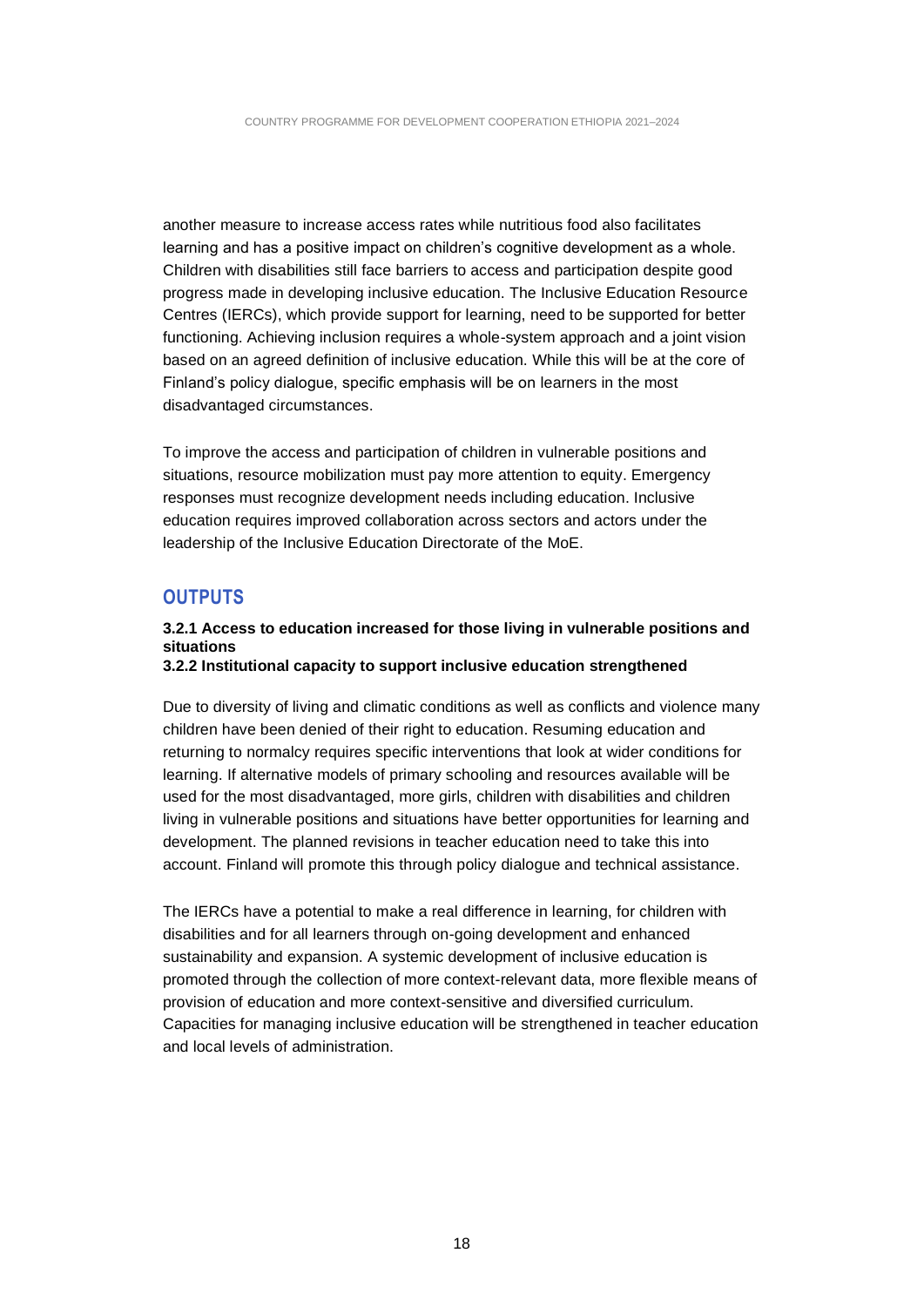### <span id="page-18-0"></span>**INPUTS**

- Continued support to GEQIP-E
- Continued Technical Assistance on inclusion to GEQIP-E
- Support for "Education Cannot Wait" multi-year resilience programme
- Synergies with NGO projects to empower girls and children with disabilities, refugees, etc.

### <span id="page-18-1"></span>**PLANNED OUTCOME 3.3: Capacities for tvet development strengthened**

Due to rapid population growth and limited access to secondary education, there are millions of youth without adequate education or skills to play a productive role in the economy and to have a meaningful life in the society. The new Roadmap in Education and Training envisages strengthening of the Technical and Vocational Education and Training (TVET) sector. Finland will explore the possibilities to support TVET, possibly in areas such as TVET teacher education or inclusiveness of TVET.

### <span id="page-18-2"></span>**INPUTS**

The preferred modality would be a sector programme, in which Finland could focus on a particular area of interest. The sector programme could be complemented e.g. by twinning programmes.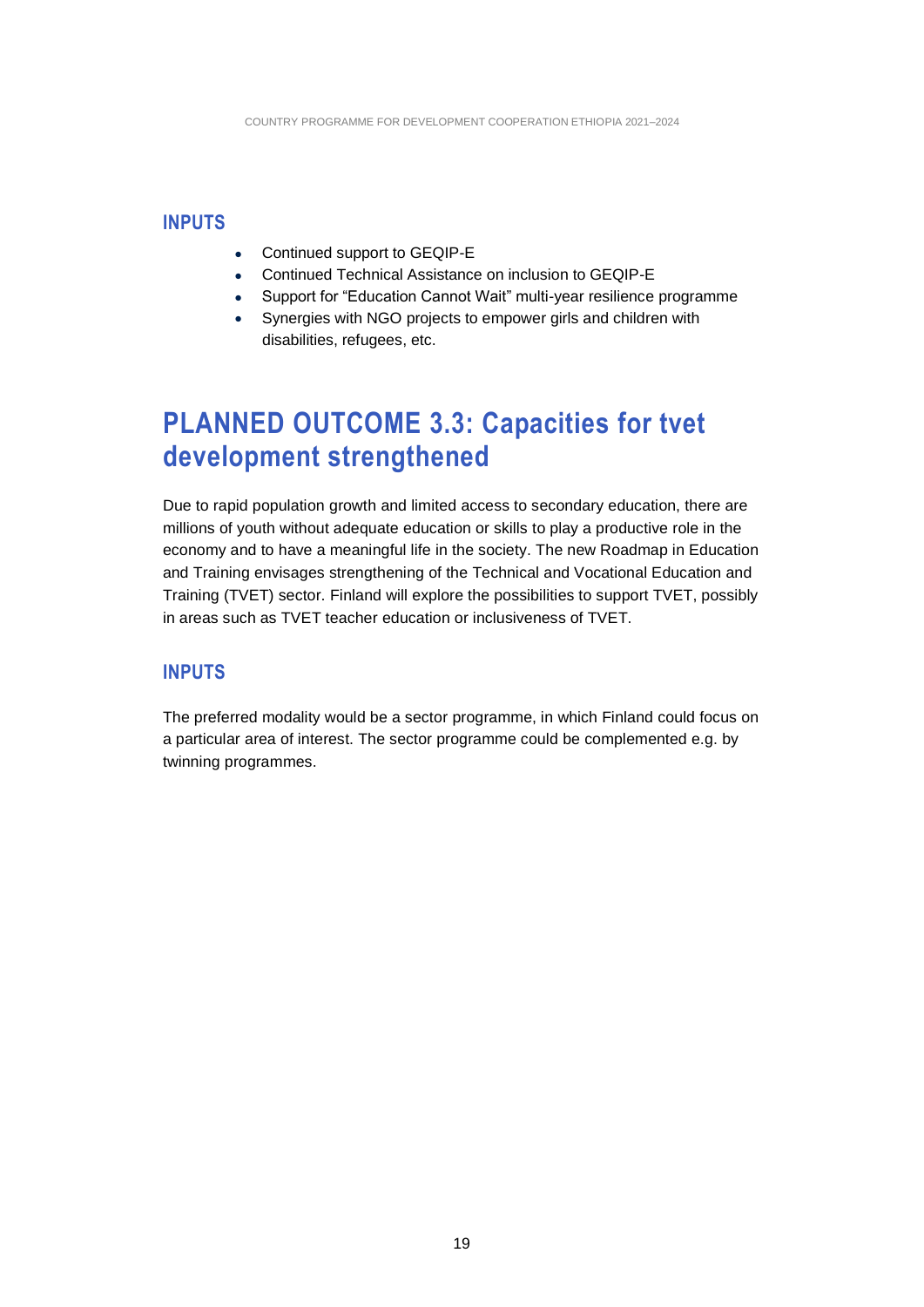## <span id="page-19-0"></span>**2 RISKS, MONITORING AND EVALUATION**

### <span id="page-19-1"></span>**2.1 Risk management**

**All development cooperation involves risks.** Development cooperation is often conducted in complex and difficult conditions – in countries where the administrations may be weak, people live in extreme poverty and corruption is a problem.

The risks involved in the implementation of Country Programmes are assessed and monitored closely, but sometimes they materialise despite the taken precautions. Anticipating and managing risks is an essential part of the implementation of the Country Programmes: Risk assessments are done regularly and impact the programme design and decision making process at all stages. Risk mitigation measures, their success and materialized risks are reported annually.

The main conclusions of the risk analysis are that there are a number of significant strategic risks related to the security situation, political developments, human rights, natural disasters, demographic growth and population movements. They are difficult, if not impossible, to manage, therefore flexibility in the implementation of the Country Programme is needed to adapt to new situations in the country. Operational and financial risks are otherwise considered moderate but when they relate e.g. to the security situation, they can be significant.

In the context of Programme implementation, the risks are managed through careful planning, screening and selection of partners and funding channels. All Programmes report on the use of funding and the results of their work. The Ministry and Embassies follow the progress, the use of funds, and the reliability of reporting through steering groups, monitoring visits, independent evaluations and reviews and regular communication. Ministry also commissions external auditing companies to perform regular audits.

### <span id="page-19-2"></span>**2.2 Monitoring, evaluation and learning**

**Country teams are in charge of monitoring the performance of Country Programmes for Development Cooperation.** This work follows the MFA's principles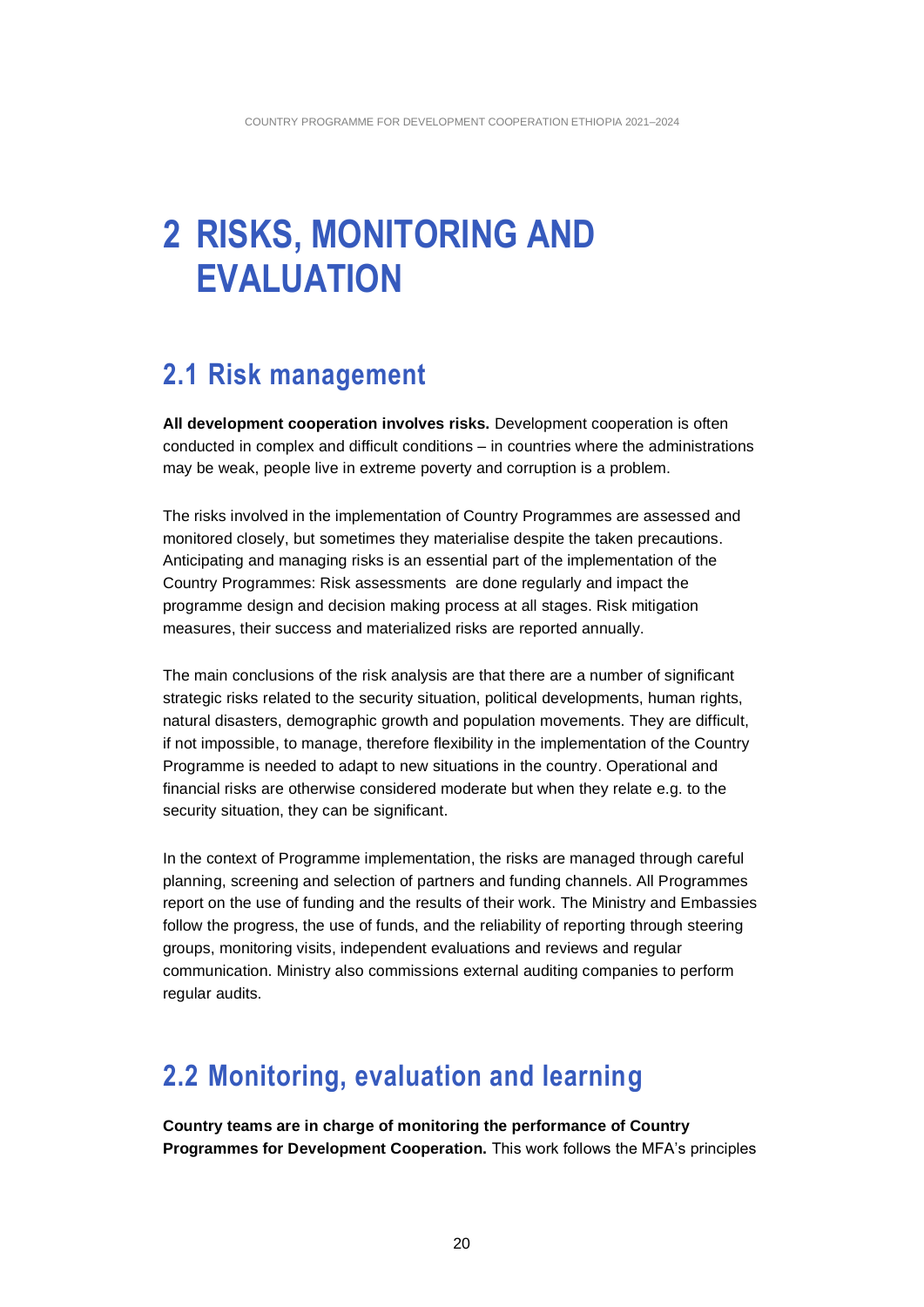and guidelines, especially the Guidelines on Results-based Management, the Manual for Bilateral Programs and the Evaluation Guidelines. In joint arrangements, Finland will participate in joint reviews and evaluations, and aims to support the development of local monitoring and evaluation frameworks and capacity.

The Country Programme is monitored closely. Monitoring and evaluation activities are identified in the monitoring and evaluation plan, which is updated and followed up regularly.

The main needs for knowledge relate, on one hand, to the achievements and performance of on-going programmes, such as the GEQIP-E sector programme, which will undergo both a mid-term review and an exit evaluation. On the other hand, there are needs for knowledge and understanding that will enable the design of new programmes in rural economic development (RED) and in technical and vocational education and training (TVET). The required knowledge will be acquired from existing documentation and discussions with relevant partners. Consultants may be recruited to support in the assessments and to complete programme designs.

The collective monitoring and evaluation cycle of Finland's Country Programmes includes monitoring, evaluation and reporting activities, which are carried out simultaneously for all Country Programmes and in a fixed format**.** These include yearly reports, biannual synthesis reports, mid-term review and external evaluations.

In preparing the **annual results report** of the Country Programme for Development Cooperation the country team assesses not only the Programme performance as per the results framework but also assesses the validity of the theories of change and related assumptions and risks vis-á-vis the context. The theories of change may be adapted to changed circumstances or implementation strategies, if deemed necessary. The annual report is discussed within the respective regional department.

**A synthesis report of the annual reports are prepared as a joint effort by the regional departments every two years**. The departments synthesise main findings or trends found in all of the Country Programme yearly results reports.

Country teams will carry out a **mid-term review** of the Country Programme. The midterm review results and recommendations are used for decision making on whether changes are needed in Country Programme impact areas. The MFA Evaluation Unit may carry out an evaluation of Country Programmes towards the end of the Country Programme cycle.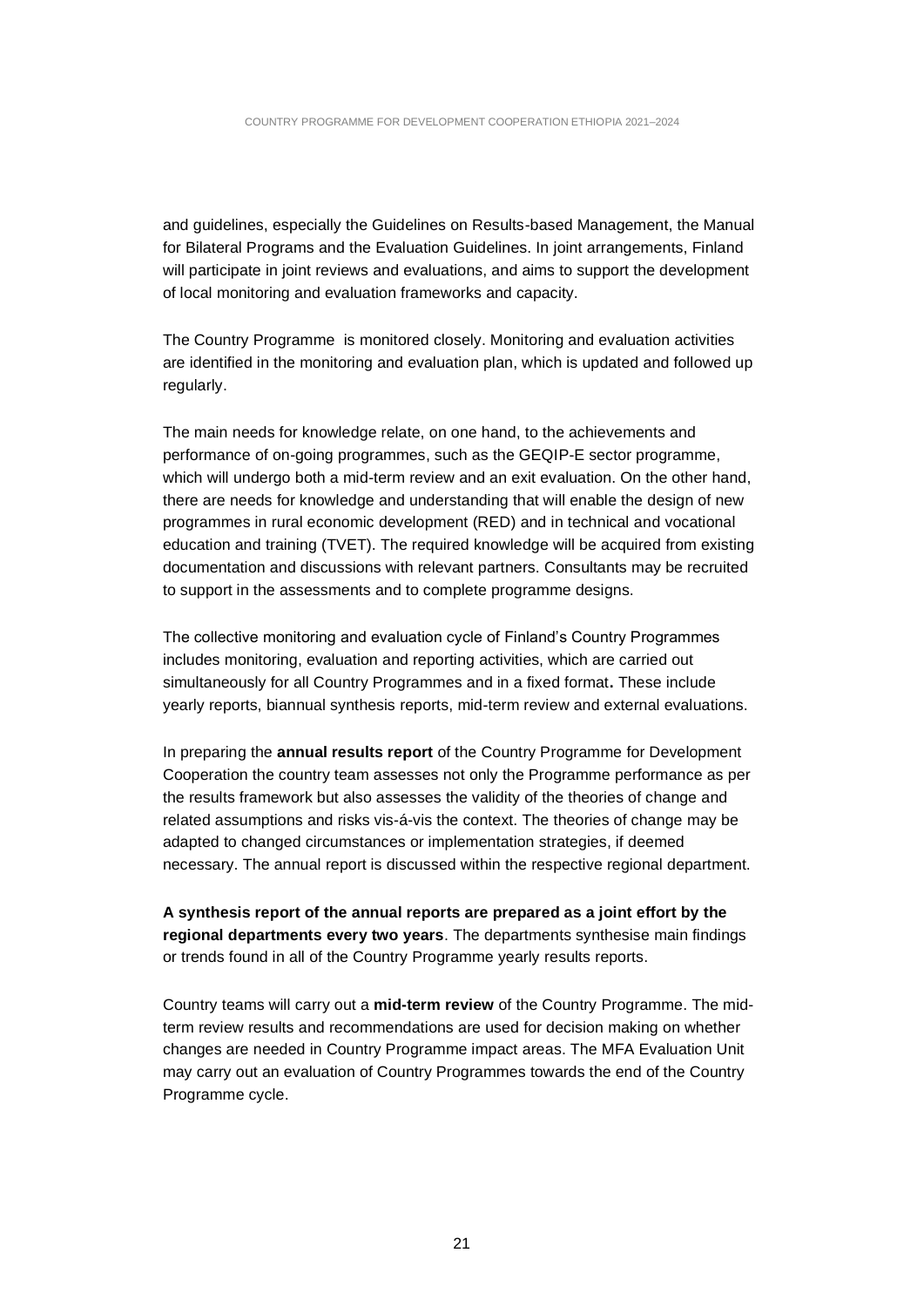### <span id="page-21-0"></span>**2.3 Tentative financing plan**

The financial frame for 2021–2024 is approximately 75 million euros. The financing plan consists of the bilateral development cooperation that is programmed under the Country Programme. It does not include humanitarian aid, private sector instruments or NGO funding.